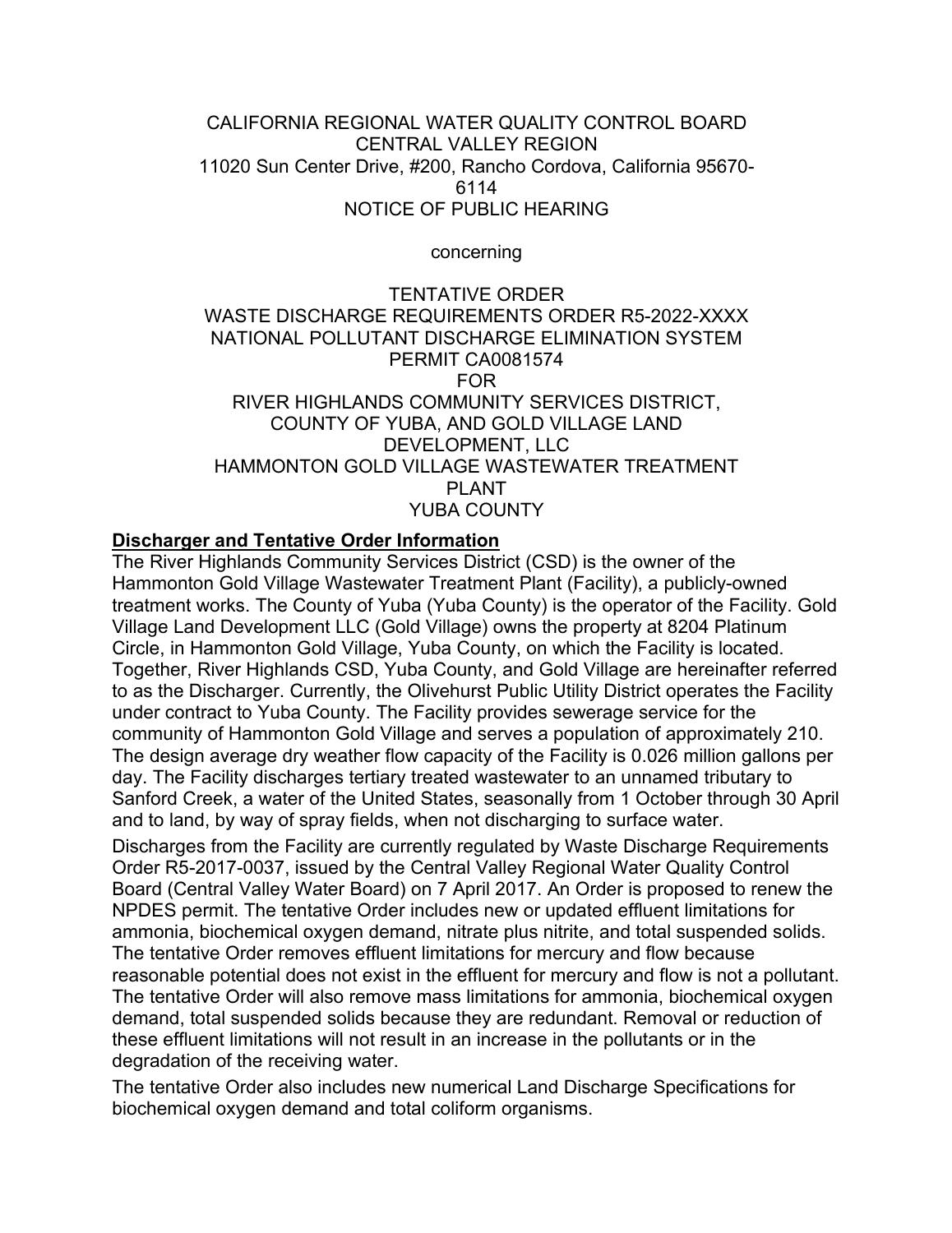NOTICE OF PUBLIC HEARING 2 RIVER HIGHLANDS COMMUNITY SERVICES DISTRICT, COUNTY OF YUBA, AND GOLD VILLAGE LAND DEVELOPMENT, LLC HAMMONTON GOLD VILLAGE WASTEWATER TREATMENT PLANT YUBA COUNTY

### **Public Hearing Date and Location**

A public hearing concerning the tentative Order will be held during the Central Valley Water Board meeting scheduled for:

| DATE:  | 21/22 April 2022                                            |
|--------|-------------------------------------------------------------|
| TIME:  | 9:00 a.m.                                                   |
| PLACE: | <b>Online Meeting AND</b>                                   |
|        | Regional Water Quality Control Board, Central Valley Region |
|        | 1685 "E" Street                                             |
|        | Fresno, CA 93706-2007                                       |
|        |                                                             |

### The [final meeting agenda](https://www.waterboards.ca.gov/centralvalley/board_info/meetings/)

(https://www.waterboards.ca.gov/centralvalley/board\_info/meetings/) will be available at least **10 days** before the meeting. The agenda will provide the anticipated date the hearing will be held for this item and anticipated order of all agenda items; however, the Board may consider agenda items out of their listed order. The agenda materials may also include staff revisions to the tentative Order.

# **Nature and Purpose of Hearing**

At the hearing, the Central Valley Water Board will hear testimony and oral comments regarding the tentative Order. This proceeding will be a formal adjudicatory proceeding. The [procedures governing Central Valley Water Board adjudicatory hearings](http://www.waterboards.ca.gov/laws_regulations/) (http://www.waterboards.ca.gov/laws\_regulations/) may be found at California Code of Regulations, title 23, section 648 et seq. and are available upon request.

# **Prehearing Submission of Written Comments and Evidence**

The **Discharger** is a party to this proceeding. As a party, the Discharger must submit written evidence or comments, if any, for the Board to consider no later than 5:00 p.m. on **18 March 2022** to the Central Valley Water Board email at [RB5S-NPDES-](mailto:RB5S-NPDES-Comments@waterboards.ca.gov)[Comments@waterboards.ca.gov.](mailto:RB5S-NPDES-Comments@waterboards.ca.gov)

**Interested persons** include any non-party that is interested in the outcome of the hearing. Interested persons wishing to comment, in writing, on the tentative Order shall submit comments no later than 5:00 p.m. on **18 March 2022** to the Central Valley Water Board email at [RB5S-NPDES-Comments@waterboards.ca.gov](mailto:RB5S-NPDES-Comments@waterboards.ca.gov).

Pursuant to California Code of Regulations, title 23, section 648.4, the Board Chair may refuse to admit written evidence or comments that are not submitted in accordance with this Notice and shall refuse to do so when there is a showing of prejudice to the Discharger or the Board. Excluded material will not be considered by the Board.

### **Visual Presentations**

Hearing participants may use PowerPoint or other visual presentations at the hearing, but the presentation content shall not exceed the scope of previously submitted written material. Presentations, if any, must be provided to the below Central Valley Water Board Contact by 12:00 p.m. on **19 April 2022**.

# **Hearing Procedure and Time Limits**

The hearing on the tentative Order will be conducted in the general order listed under California Code of Regulations, title 23, section 648.5, except that the Board Chair may